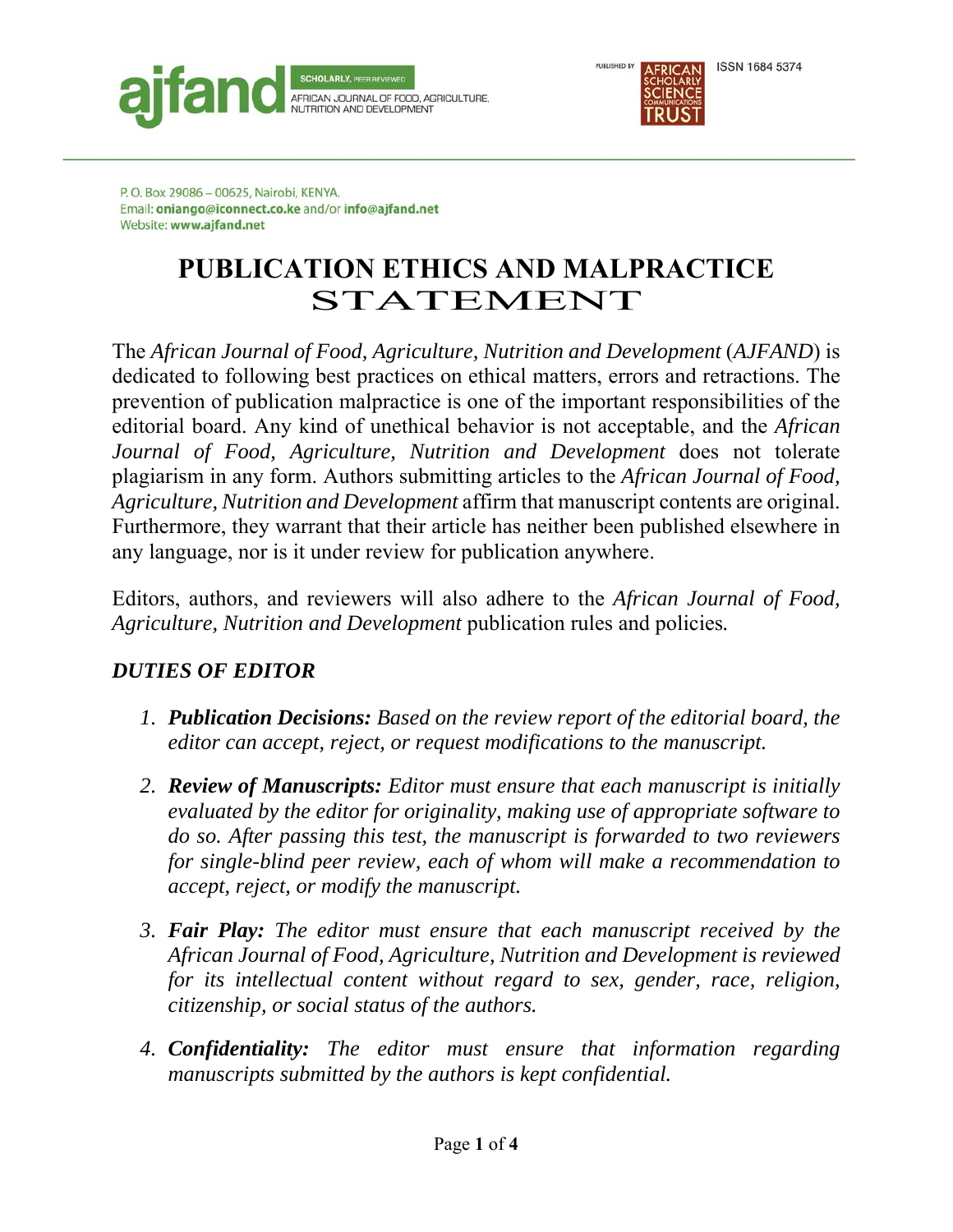



*5. Disclosure and Conflicts of Interest: The editor of the African Journal of Food, Agriculture, Nutrition and Development will not use unpublished materials disclosed in a submitted manuscript for his own research without written consent of the author.* 

## *DUTIES OF AUTHORS*

- *1. Reporting Standards: Authors should present an accurate account of their original research as well as an objective discussion of its significance. Manuscripts will follow the submission guidelines of the journal.*
- *2. Originality: Authors must ensure that they have written entirely original work.*
- *3. Multiple, Redundant, or Concurrent Publications: Author should not submit the same manuscript to more than one journal concurrently. It is also expected that the author will not publish redundant manuscripts or manuscripts describing same research in more than one journal.*
- *4. Acknowledgement of Sources: Authors should acknowledge all sources of data used in the research and cite publications that have been influential in research work.*
- *5. Authorship of the Paper: Authorship should be limited to those who have made a significant contribution to conception, design, execution or interpretation of the reported study. Others who have made significant contribution must be listed as co-authors. Authors also ensure that all the authors have seen and agreed to the submitted version of the manuscript and their inclusion of names as co-authors.*
- *6. Data Access and Retention: Authors should provide raw data related to their manuscript for editorial review and must retain such data.*
- *7. Disclosure of Financial Support: Sources of financial support, if any, must be clearly disclosed.*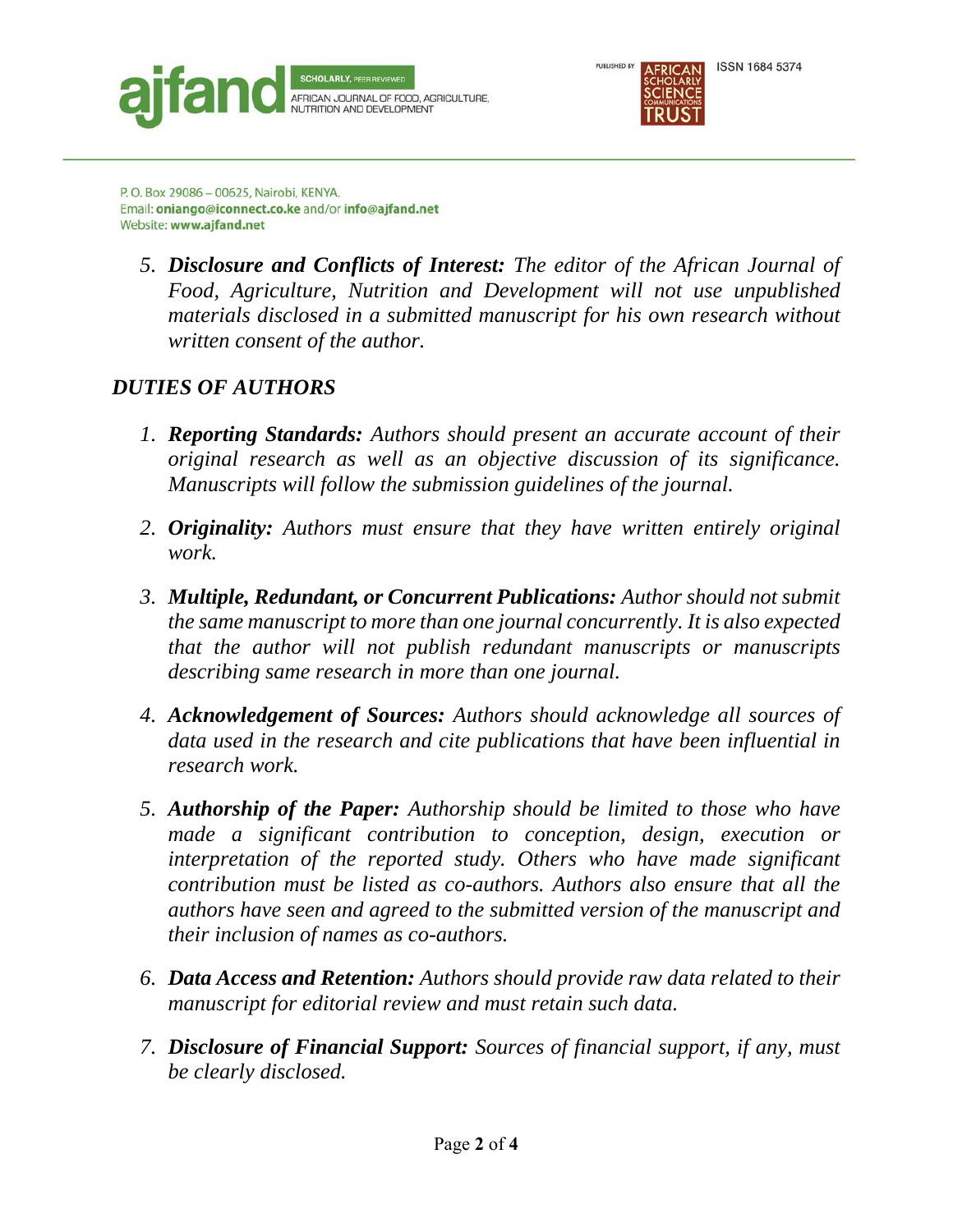



- *8. Fundamental Errors in Published Works: If at any point of time, author discovers a significant error or inaccuracy in submitted manuscript, then the error or inaccuracy must be reported to the editor.*
- *9. Conflict of Interest: Authors must reveal any potential, or actual, conflicts of interest that could involve research findings, sponsorship, potential commercial applications, or rights of ownership of data, intellectual property, or invention.*
- *10.Human Subjects Review: Authors must provide detailed information about Institutional Review Board (IRB) authorization that preceded any primary data collection that is used for analysis, interpretation, or is in any way presented in the manuscript. Any direct involvement of human subjects for inclusion in survey, experimental, or mixed-method research must be authorized by a standing IRB. Manuscripts that offer documentation of primary data collection but fail to have documented IRB authorization will not be published in African Journal of Food, Agriculture, Nutrition and Development.*

## *DUTIES OF REVIEWERS*

- *1. Confidentiality: Information regarding manuscripts submitted by authors should be kept confidential and be treated as privileged information.*
- *2. Acknowledgement of Sources: Manuscript reviewers must ensure that authors have acknowledged all sources of data used in the research. Any kind of similarity or overlap between the manuscripts under consideration or with any other published paper of which reviewer has personal knowledge must be immediately brought to the editor's notice.*
- *3. Standards of Objectivity: Review of submitted manuscripts must be done objectively and the reviewers should express their views clearly with supporting arguments.*